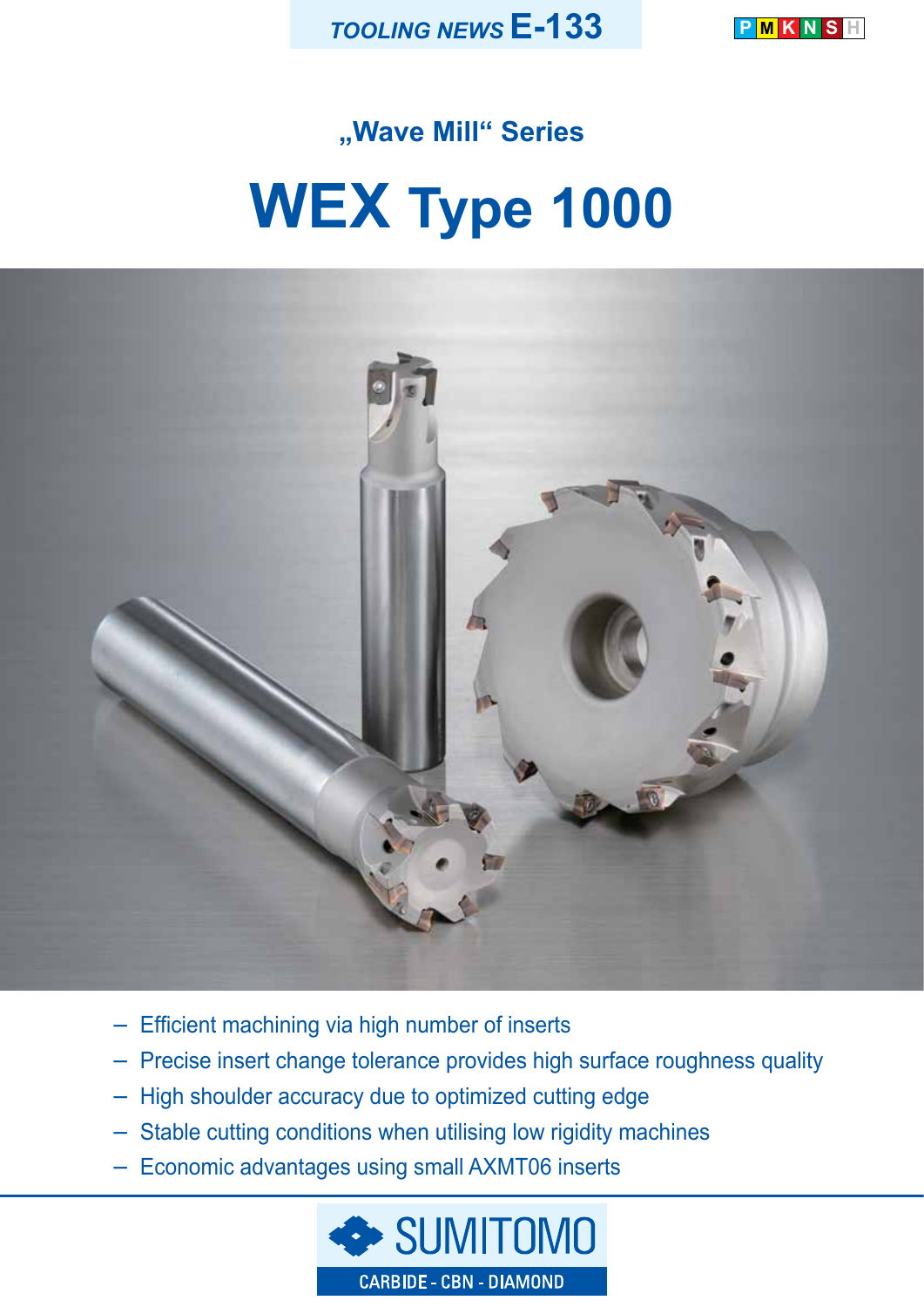## **Wave Mill Series WEX Type**



- General Feature
	- Large Application Range



| ØD | Ramping<br>Angle               |
|----|--------------------------------|
| 10 | $2^{\circ}$<br>30 <sup>′</sup> |
| 12 | $1^{\circ}$<br>45'             |
| 14 | $1^{\circ}$<br>20'             |
| 16 | $1^{\circ}$                    |
| 18 | 45′                            |
| 20 | 35'                            |
| 25 | 30                             |

## **Precision Insert for Economical Machining**

This special designed insert (AXMT type) with unique geometry offers reduced cutting forces and reliable machining. High surface finish quality can be obtained even under instable cutting conditions.

### **Large Variety of Inserts**

Insert series includes a choice of 7 substrates combined with 3 chip breaker geometries.

## ■ Stable Cutter Design for Reliable Machining

Cutter development offers a high resistance against both abrasion and corrosion.

Chip evacuation is supported by inner coolant and air pressure.

## **Grade Selection**

| <b>ISO</b> | Grade             | Finishing to<br><b>Light Cutting</b> | <b>Medium</b><br>Cut | Rough to<br><b>Heavy Cutting</b> | <b>ISO</b>              | Grade                          | Finishing to<br><b>Light Cutting</b> | Mediu<br>Cut                             |
|------------|-------------------|--------------------------------------|----------------------|----------------------------------|-------------------------|--------------------------------|--------------------------------------|------------------------------------------|
| P          | Coated<br>Carbide | <b>ACP100</b>                        | <b>ACP200</b>        | ACP300                           | $\overline{\mathsf{K}}$ | Coated<br>Carbide<br>$-\omega$ |                                      | <b>ACK200</b><br><b>ACI</b><br>$AC$ M200 |

| <b>Medium</b><br>Cut | Rough to<br><b>Heavy Cutting</b> | <b>ISO</b> | Grade             | Finishing to<br><b>Light Cutting</b> | Medium<br>Cut                  | Rough to<br><b>Heavy Cutting</b> |
|----------------------|----------------------------------|------------|-------------------|--------------------------------------|--------------------------------|----------------------------------|
| <b>ACP200</b>        | <b>ACP300</b>                    | K          | Coated<br>Carbide |                                      | <b>ACK200</b><br><b>ACK300</b> |                                  |
|                      |                                  | M          | Carbide<br>Coated |                                      | <b>ACM200</b>                  | <b>ACM300</b>                    |

## Recommended Cutting Conditions

| <b>ISO</b> | Material               | <b>Hardness</b> | <b>Cutting Speed</b><br>$v_c$ (m/min) | <b>Feed Rate</b><br>$f_t$ (mm/t) | $a_{p}$<br>(mm) | Grade                          |
|------------|------------------------|-----------------|---------------------------------------|----------------------------------|-----------------|--------------------------------|
|            | <b>Alloyed Steel</b>   | 180~280HB       | 130 - 180 - 230                       | $0.08 - 0.12 - 0.16$             | < 6             | ACP100<br>ACP200<br>ACP300     |
| P          | <b>Unalloyed Steel</b> | $\leq$ 180HB    | $150 - 220 - 270$                     | $0.10 - 0.15 - 0.20$             | $\leq 6$        | <b>ACP200</b><br>ACP300        |
|            | Die Mold               | 200~220HB       | $80 - 130 - 180$                      | $0.08 - 0.12 - 0.16$             | $\leq 4$        | ACP200<br>ACP300               |
| M          | <b>Stainless Steel</b> |                 | $130 - 180 - 230$                     | $0.10 - 0.12 - 0.16$             | $\leq 6$        | <b>ACM200</b><br><b>ACM300</b> |
| ĸ          | Cast Iron              | 250HB           | 120 - 170 - 240                       | $0.10 - 0.15 - 0.20$             | $\leq 6$        | <b>ACK200</b><br><b>ACK300</b> |





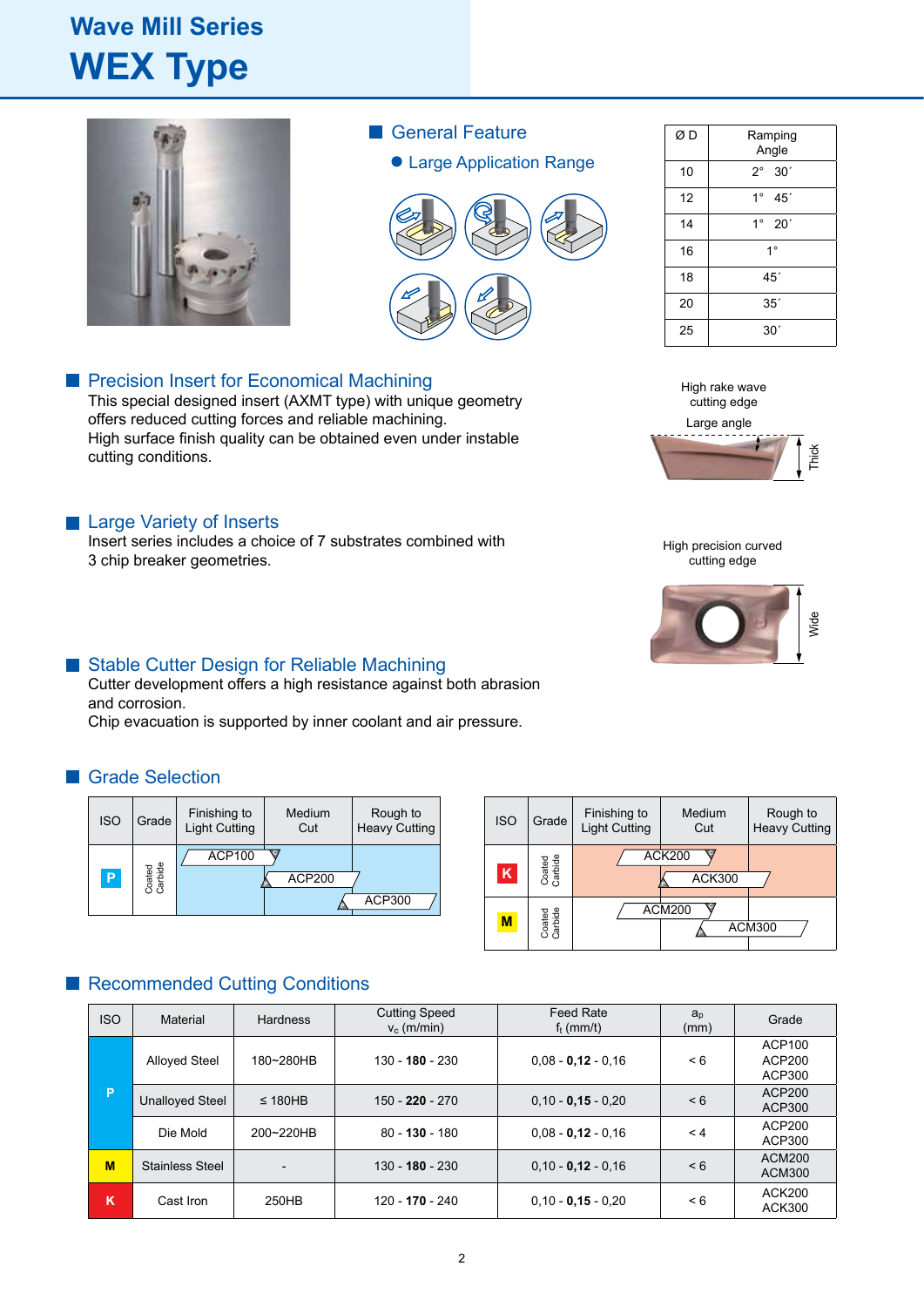## **Wave Mill Series WEX Type**







## ■ Body (Short Type "E") <br>■ Body (Shell Type "F")

|                 | Design          | Geometry |    |    |     |     |
|-----------------|-----------------|----------|----|----|-----|-----|
|                 | Cat. No.        | Teeth    | ØD | a  |     | ØDs |
|                 | <b>WEX1010E</b> | 2        | 10 | 17 | 50  | 10  |
|                 | <b>WEX1012E</b> | 3        | 12 | 20 | 80  | 12  |
|                 | <b>WEX1014E</b> | 3        | 14 | 22 | 80  | 16  |
| <b>WEX1000E</b> | <b>WEX1016E</b> | 4        | 16 | 20 | 90  | 16  |
|                 | <b>WEX1018E</b> | 4        | 18 | 20 | 100 | 20  |
|                 | <b>WEX1020E</b> | 5        | 20 | 22 | 100 | 20  |
|                 | <b>WEX1025E</b> | 7        | 25 | 25 | 115 | 20  |

## Body (Short Type "EL")

|           | <b>Design</b>    | Geometry |    |    |     |     |
|-----------|------------------|----------|----|----|-----|-----|
|           | Cat. No.         | Teeth    | ØD | a  | L   | ØDs |
|           | <b>WEX1010EL</b> | 2        | 10 | 17 | 100 | 8   |
|           | <b>WEX1012EL</b> | 2        | 12 | 20 | 120 | 10  |
|           | <b>WEX1014EL</b> | 3        | 14 | 20 | 145 | 12  |
| WEX1000EL | <b>WEX1016EL</b> | 3        | 16 | 20 | 160 | 14  |
|           | WEX1016EL-15     | 3        | 16 | 20 | 160 | 15  |
|           | <b>WEX1018EL</b> | 3        | 18 | 20 | 180 | 16  |
|           | <b>WEX1020EL</b> | 4        | 20 | 25 | 200 | 18  |
|           | WEX1020EL-19     | 4        | 20 | 25 | 200 | 19  |

Inserts are not included.

## Spare Parts

| Screw       | Key     | Recommended                        |                |
|-------------|---------|------------------------------------|----------------|
|             |         | Tightening<br>Torque $(N \cdot m)$ | Cutter         |
| BFTX01804IP | TRX06IP | ი 5∾უ                              | WEX1000 Series |







|                 | Design          | Geometry |    |                 |                 |      |     |    |         |
|-----------------|-----------------|----------|----|-----------------|-----------------|------|-----|----|---------|
| <b>WEX1000F</b> | Cat. No.        | Teeth    | ØD | Ød <sub>1</sub> | Ød <sub>2</sub> | a    | b   |    | $l_{1}$ |
|                 | <b>WEX1032F</b> | 8        | 32 | 16              | 9               | 8,4  | 5,6 | 40 | 18      |
|                 | <b>WEX1040F</b> | 10       | 40 | 16              | 9               | 8,4  | 5.6 | 40 | 18      |
|                 | <b>WEX1050F</b> | 12       | 50 | 22              | 11              | 10,4 | 6,3 | 40 | 18      |
|                 | <b>WEX1063F</b> | 14       | 63 | 22              | 11              | 10,4 | 6,3 | 40 | 18      |

## Inserts for WEX1000 Type

| High Speed/Light Cut                                                           |     | P             |        |        | K             |               | M.<br>`S      |                      |
|--------------------------------------------------------------------------------|-----|---------------|--------|--------|---------------|---------------|---------------|----------------------|
| General Purpose                                                                |     |               | P      |        | K             |               | M.<br>′s      | M <sub>2</sub><br>'s |
| Roughing                                                                       |     |               | P      | P      |               | Κ             |               | M.<br>'s             |
| Cat. No.                                                                       | R   | <b>ACP100</b> | ACP200 | ACP300 | <b>ACK200</b> | <b>ACK300</b> | <b>ACM200</b> | <b>ACM300</b>        |
| AXMT060204PDER-L                                                               | 0.4 |               |        |        |               |               |               |                      |
| AXMT060208PDER-L                                                               | 0,8 |               |        |        |               |               |               |                      |
| AXMT060212PDER-L                                                               | 1,2 |               |        |        |               |               |               |                      |
| AXMT060204PDER-G                                                               | 0,4 |               |        |        |               |               |               |                      |
| AXMT060208PDER-G                                                               | 0,8 |               |        |        |               |               |               |                      |
| AXMT060212PDER-G                                                               | 1,2 |               |        |        |               |               |               |                      |
| AXMT060204PDER-H                                                               | 0,4 |               |        |        |               |               |               |                      |
| AXMT060208PDER-H                                                               | 0,8 |               |        |        |               |               |               |                      |
| AXMT060212PDER-H                                                               | 1,2 |               |        |        |               |               |               |                      |
| L<br>- Light Cutting Type<br>- General Type<br>G<br>Н<br>- Strong Cutting Edge |     |               |        |        | <b>Steel</b>  |               |               | Euro stock           |

Stainless Steel **M** Cast Iron **K**

**S** High tempered resist. alloys